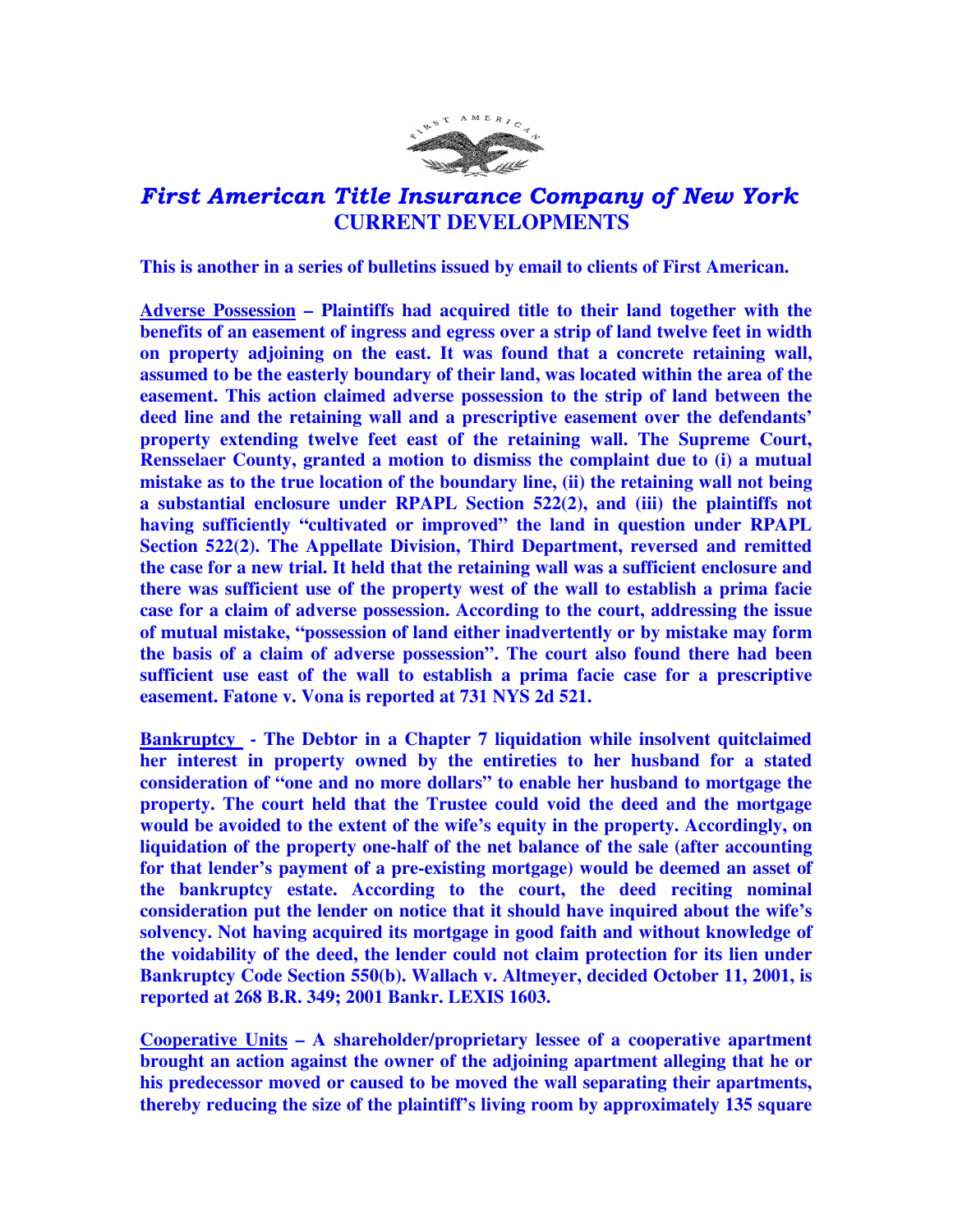**feet. The plaintiff relied on the dimensions of typical units in the same line of apartments contained in the Offering Plan. The Supreme Court, Kings County, dismissed the action, finding that the prospectus had showed only typical apartments and had cautioned that apartment layouts had been modified. The court also held that the cooperative corporation and the plaintiff's co-lessee were necessary parties who should have been joined in the action. Farnsworth v. Wells was reported in the New York Law Journal on November 28, 2001.** 

**Land Under Water - Reversing the determination of the Appellate Division which reversed an order of the Supreme Court, Nassau County, denying the Town of Oyster Bay's application for an injunction to prohibit the defendant's dredging of the harbor, the Court of Appeals held that a riparian owner may dredge public underwater lands if necessary to preserve its reasonable access to navigable water. The Town was not entitled to an injunction since it did not demonstrate that the defendant's dredging would seriously impair its rights as owner of the underwater**  land. The Court noted that there is no general right to dredge to maintain the **original level of access to navigable water. Town of Oyster Bay v. Commander Oil, decided October 18, 2001, is reported at 2001 N.Y. LEXIS 3265.** 

**Licensing – The Appellate Division, Second Department, held that an agreement to pay a person not licensed as a real estate broker or salesman a fee for negotiating a lower payoff figure for an existing mortgage loan, payable on satisfaction of the mortgage, is enforceable and does not violate Real Property Law Section 442-d which provides that "(n)o person [or entity] shall bring or maintain an action in any court of this state for the recovery of compensation for services rendered, in any place in which this article is applicable, in the buying, selling, exchanging, leasing, renting or negotiating a loan upon any real estate without alleging and proving that such person was a duly licensed real estate broker or real estate salesman on the date when the alleged cause of action arose". Kreuter v. Tsucalas was reported in the New York Law Journal on January 2, 2002.** 

**Limited Liability Companies – Section 206 of the Limited Liability Company Law requires each newly formed LLC to publish notice of its formation weekly for six successive weeks in two local newspapers selected by the County Clerk of the county in which the LLC has its principal office. Following publication, an affidavit of compliance with the publication requirement is to be filed in the Department of State. If this procedure is not completed within 120 days of the date on which an LLC is formed, the LLC cannot bring an action or special proceeding in any New York court until it complies with those requirements. The Supreme Court, New York County held that Section 206 violated the plaintiff's right to due process, to equal protection of the laws, and its right to access New York courts. It enjoined the defendant and the State of New York from enforcing Section 206. Barklee Realty Co. v. Pataki was reported in the New York Law Journal on December 3, 2001.** 

**Mechanic's Liens – The Supreme Court, New York County, granted a motion to dismiss an action to foreclose a mechanic's lien filed after the recording of a**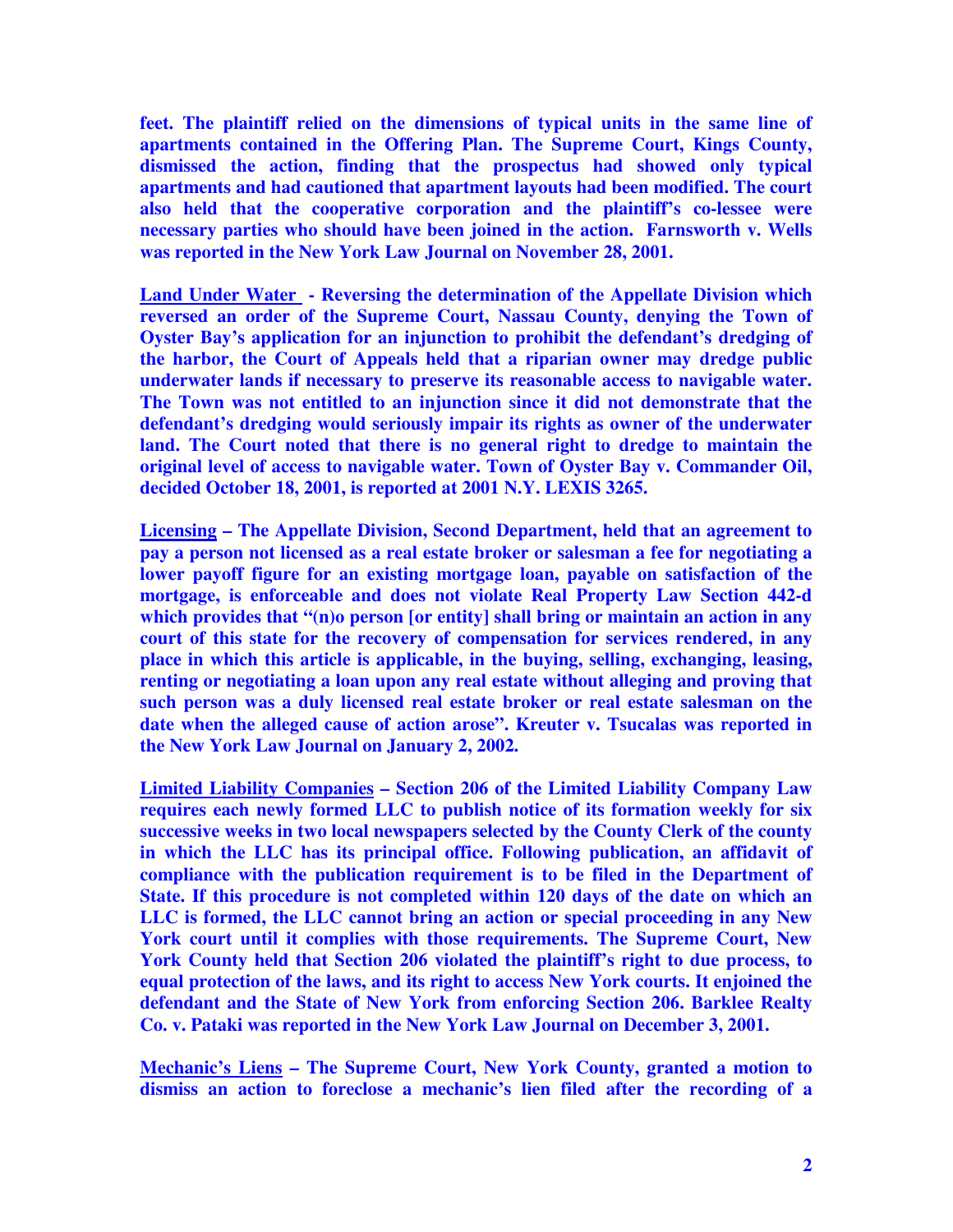**condominium declaration, the creation of tax lots for each of the condominium units, and the sale of units. The lien, for work done prior to the conversion, named the sponsor as owner and was filed against the single, former tax lot number. According to the court, the failure of the lien to properly describe the property and the names of the then unit owners resulted in an improper "blanket lien". The lienor's cross-motion to leave to amend its lien so as to attach to all rights of the sponsor on the date the lien was filed was denied. Northeast Restoration Corp. v. K & J Construction Co. was reported in the New York Law Journal on December 19, 2001.** 

**Mortgages - The Appellate Division, First Department, reversing the decision of the Supreme Court, New York County, granted the defendant's motion to dismiss the complaint in an action seeking a declaration that a six-month lease with an option to purchase was an equitable mortgage entitling the plaintiff to redeem the property. The defendant, the successful bidder at a bankruptcy auction, unable to close on the purchase, assigned the bid to the plaintiff, taking back the lease and option. The court found that the plaintiff was not providing funds to finance the defendant's purchase of the property. D&L Holdings LLC v. RCG Goldman Co. LLC was reported in the New York Law Journal on December 12, 2001. [734 NYS 2d 25]** 

**New York City Water Board – Section 1045-g of the Public Authorities Law was amended by Chapter 375 of the Laws of 2001 effective October 23, 2001 to provide that the Water Board may establish no less than a six-year statutes of limitations to challenge water and sewer bills issued by the Board. The allowed limitations period was reduced to four years by Chapter 467 of the Laws of 2001, effective October 23, 2001. The limitations period commences on issuance of the bill in question. The Board had adopted regulations establishing a two-year limitations period for bills issued after July 1, 1999.** 

**New York State Division of Tax Appeals and Tax Appeals Tribunal – Tax Law Judge and Presiding Officer Determinations issued by the Division of Tax Appeals and Decisions issued by the Tax Appeals Tribunal issued over the preceding four months are now posted to the Internet at http://www.nysdta.org/whatsnew.htm.** 

**Not-For-Profit Corporations – The Supreme Court, New York County, approved the sale of real property pursuant to the Not-For-Profit Corporation Law by the Bohemian Benevolent and Literary Association of the City of New York, notwithstanding there was an issue as to whether approval of the sale by its members complied with a By-Laws' requirement that a major sale of real property be approved by the vote of three-quarters of the members. It was alleged that a number of the members were defunct organizations and should not have been allowed to vote. The court held that since there was compliance with Section 510 of the Not-For-Profit Corporation Law requiring a two-thirds vote, and arguably there was compliance with the By-Laws, the sale should not be prevented by the objection of one member organization. Matter of Bohemian Benevolent and**